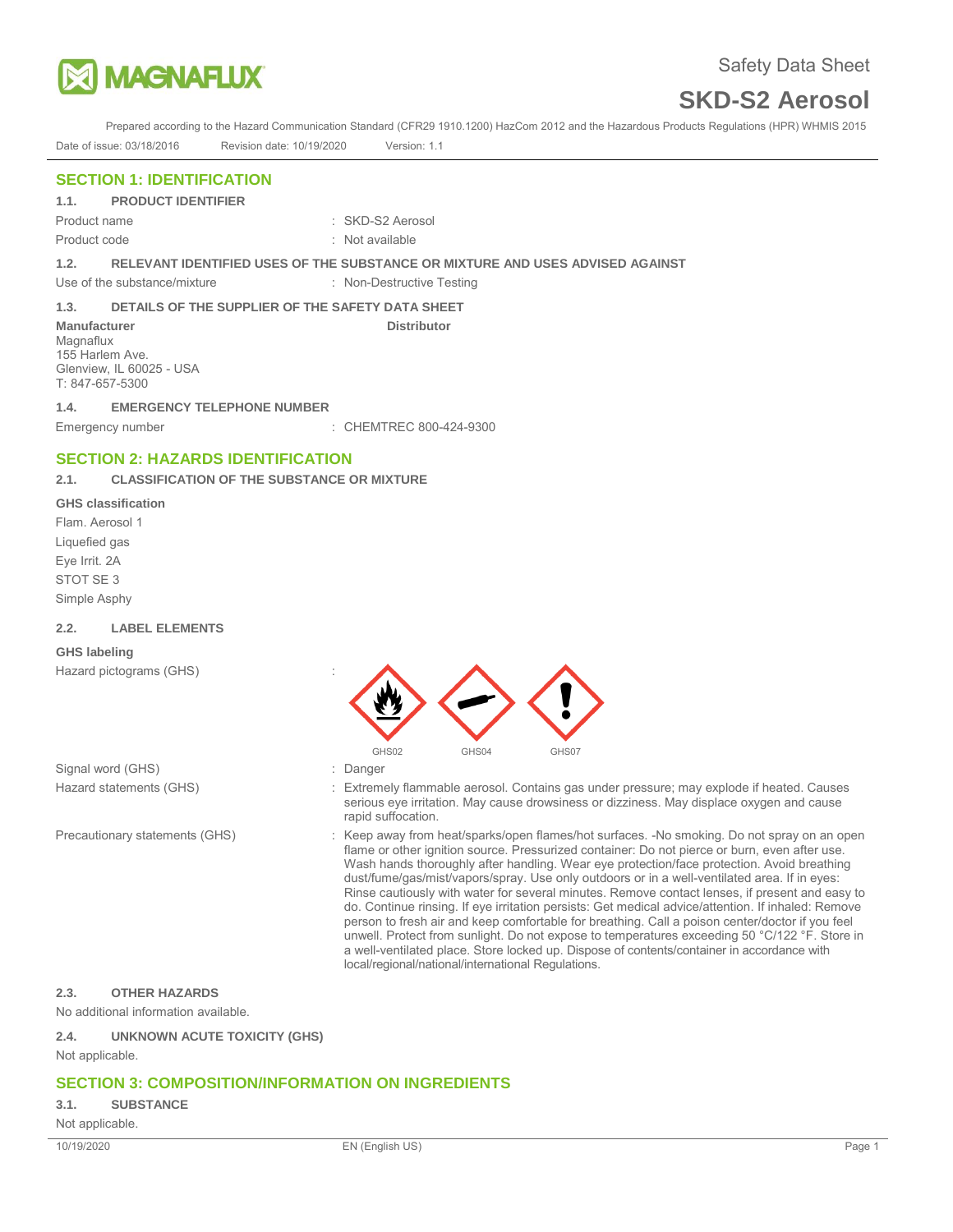

Prepared according to the Hazard Communication Standard (CFR29 1910.1200) HazCom 2012 and the Hazardous Products Regulations (HPR) WHMIS 2015

#### **3.2. MIXTURE**

| -----                                 |                                   |           |
|---------------------------------------|-----------------------------------|-----------|
| <b>Name</b>                           | <b>Product identifier</b>         | ℅         |
| sopropyl alcohol                      | (CAS No) 67-63-0                  | $30 - 60$ |
| Petroleum gases, liquefied, sweetened | (CAS No) 68476-86-8 or 68512-91-4 | 15-40     |
| Acetone                               | (CAS No) 67-64-1                  | $10 - 30$ |

# **SECTION 4: FIRST AID MEASURES**

| 4.1.                                                                               | <b>DESCRIPTION OF FIRST AID MEASURES</b>                                                                                                                                                         |  |  |
|------------------------------------------------------------------------------------|--------------------------------------------------------------------------------------------------------------------------------------------------------------------------------------------------|--|--|
| First-aid measures after inhalation                                                | : If inhaled, remove to fresh air and keep at rest in a position comfortable for breathing. Get<br>medical advice/attention if you feel unwell.                                                  |  |  |
| First-aid measures after skin contact                                              | : If irritation occurs, flush skin with plenty of water. Get medical attention if irritation persists.                                                                                           |  |  |
| First-aid measures after eye contact                                               | : In case of contact, immediately flush eyes with plenty of water for at least 15 minutes. If easy to<br>do, remove contact lenses, if worn. If irritation persists, get medical attention.      |  |  |
| First-aid measures after ingestion                                                 | : If swallowed, do NOT induce vomiting unless directed to do so by medical personnel. Never give<br>anything by mouth to an unconscious person. Get medical advice/attention if you feel unwell. |  |  |
| 4.2.<br><b>MOST IMPORTANT SYMPTOMS AND EFFECTS, BOTH ACUTE AND DELAYED</b>         |                                                                                                                                                                                                  |  |  |
| Symptoms/injuries after inhalation                                                 | : May cause drowsiness or dizziness. May cause respiratory tract irritation. May displace oxygen and<br>cause rapid suffocation. May cause cardiac arrhythmia.                                   |  |  |
| Symptoms/injuries after skin contact                                               | : May cause skin irritation. Symptoms may include redness, drying, defatting and cracking of the skin.                                                                                           |  |  |
| Symptoms/injuries after eye contact                                                | : Causes serious eye irritation. Symptoms may include discomfort or pain, excess blinking and<br>tear production, with marked redness and swelling of the conjunctiva.                           |  |  |
| Symptoms/injuries after ingestion                                                  | : May be harmful if swallowed. May cause stomach distress, nausea or vomiting.                                                                                                                   |  |  |
| 4.3.<br>INDICATION OF ANY IMMEDIATE MEDICAL ATTENTION AND SPECIAL TREATMENT NEEDED |                                                                                                                                                                                                  |  |  |

Symptoms may not appear immediately. In case of accident or if you feel unwell, seek medical advice immediately (show the label or SDS where possible).

## **SECTION 5: FIREFIGHTING MEASURES**

# **5.1. EXTINGUISHING MEDIA**

|                         | Suitable extinguishing media                                 |  | : Water fog, foam, dry chemical, carbon dioxide.                                                                                                                            |
|-------------------------|--------------------------------------------------------------|--|-----------------------------------------------------------------------------------------------------------------------------------------------------------------------------|
|                         | Unsuitable extinguishing media                               |  | : Do not use water jet.                                                                                                                                                     |
| 5.2.                    | <b>SPECIAL HAZARDS ARISING FROM THE SUBSTANCE OR MIXTURE</b> |  |                                                                                                                                                                             |
| Fire hazard             |                                                              |  | : Extremely flammable aerosol. Products of combustion may include, and are not limited to:<br>oxides of carbon, oxides of nitrogen, oxides of sulfur.                       |
| <b>Explosion hazard</b> |                                                              |  | : Heat may build pressure, rupturing closed containers, spreading fire and increasing risk of<br>burns and injuries.                                                        |
| 5.3.                    | <b>ADVICE FOR FIREFIGHTERS</b>                               |  |                                                                                                                                                                             |
|                         | Firefighting instructions                                    |  | : Move containers away from the fire area if this can be done without risk. DO NOT fight fire<br>when fire reaches explosives. Evacuate area.                               |
|                         | Protection during firefighting                               |  | : Keep upwind of fire. Wear full fire fighting turn-out gear (full Bunker gear) and respiratory<br>protection (SCBA). Use water spray to keep fire-exposed containers cool. |

# **SECTION 6: ACCIDENTAL RELEASE MEASURES**

## **6.1. PERSONAL PRECAUTIONS, PROTECTIVE EQUIPMENT AND EMERGENCY PROCEDURES**  General measures **interpretation** : Remove ignition sources. Use special care to avoid static electric charges. Use personal protection recommended in Section 8. Isolate the hazard area and deny entry to unnecessary and unprotected personnel. **6.2. METHODS AND MATERIAL FOR CONTAINMENT AND CLEANING UP**  For containment **interpret and the state of the Stop leak**, if possible without risk. Move containers from spill area. Use only non-sparking tools. Use explosion-proof equipment. Contain and/or absorb spill with inert material (e.g. sand, vermiculite), then place in a suitable container. Do not flush to sewer or allow to enter waterways. Use appropriate Personal Protective Equipment (PPE). Methods for cleaning up  $\qquad \qquad$ : Scoop up material and place in a disposal container. Provide ventilation.

#### **6.3. REFERENCE TO OTHER SECTIONS**

See section 8 for further information on protective clothing and equipment and section 13 for advice on waste disposal.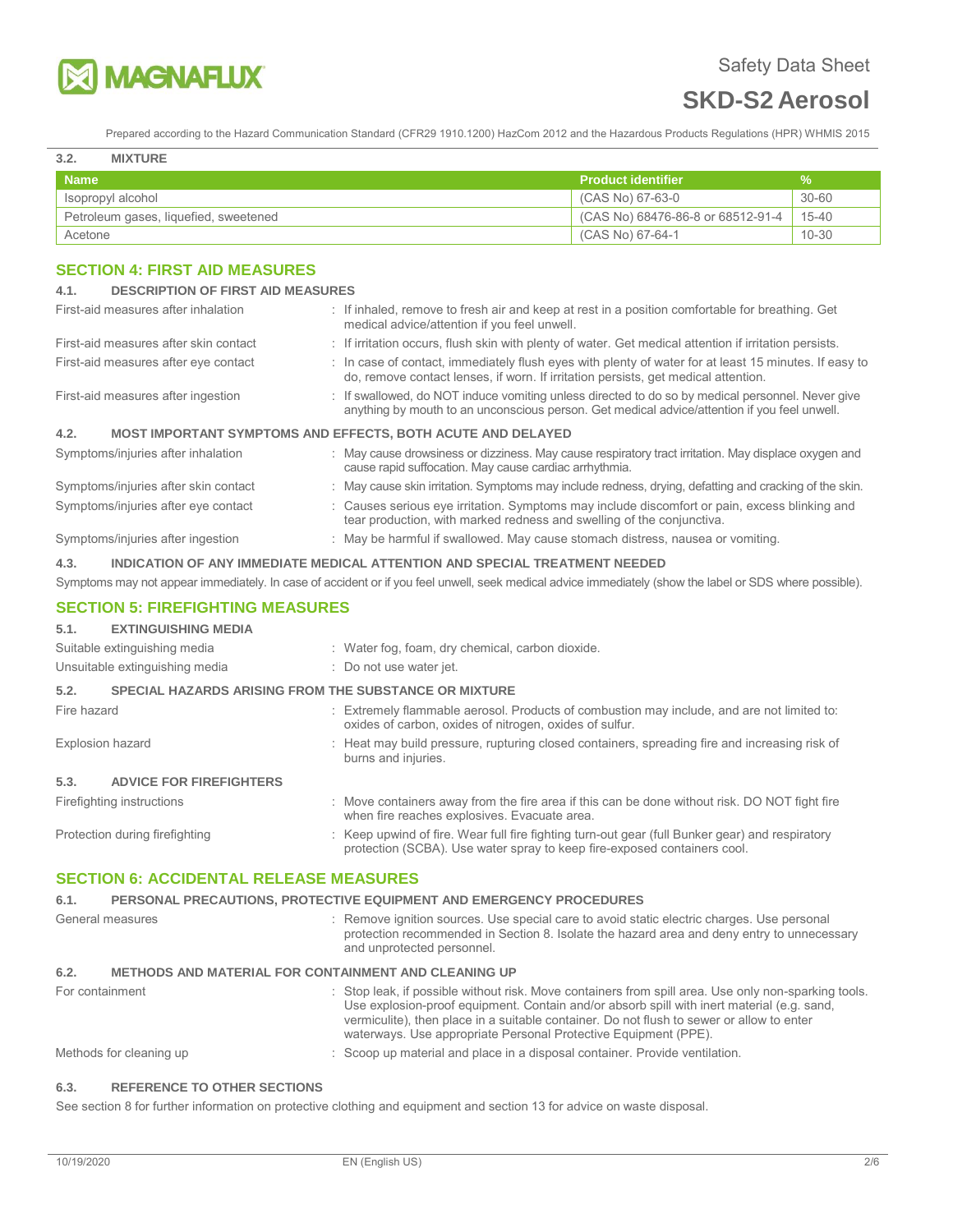

Prepared according to the Hazard Communication Standard (CFR29 1910.1200) HazCom 2012 and the Hazardous Products Regulations (HPR) WHMIS 2015

## **SECTION 7: HANDLING AND STORAGE**

#### **7.1. PRECAUTIONS FOR SAFE HANDLING**

|                    | Additional hazards when processed                                   |  | : Hazardous waste due to potential risk of explosion. Pressurized container: Do not pierce or<br>burn, even after use. Keep away from sources of ignition - No smoking.                                                                                                                                                                                                                                             |
|--------------------|---------------------------------------------------------------------|--|---------------------------------------------------------------------------------------------------------------------------------------------------------------------------------------------------------------------------------------------------------------------------------------------------------------------------------------------------------------------------------------------------------------------|
|                    | Precautions for safe handling                                       |  | : Do not spray on an open flame or other ignition source. Use non-sparking tools. Use explosion-<br>proof equipment. Take precautionary measures against static discharge. Avoid breathing<br>dust/fume/gas/ mist/vapors/spray. Avoid contact with skin and eyes. Do not swallow. Handle<br>and open container with care. When using do not eat, drink or smoke. Use only outdoors or in a<br>well-ventilated area. |
| Hygiene measures   |                                                                     |  | : Launder contaminated clothing before reuse. Wash hands before eating, drinking, or smoking.                                                                                                                                                                                                                                                                                                                       |
| 7.2.               | <b>CONDITIONS FOR SAFE STORAGE, INCLUDING ANY INCOMPATIBILITIES</b> |  |                                                                                                                                                                                                                                                                                                                                                                                                                     |
|                    | <b>Technical measures</b>                                           |  | : Proper grounding procedures to avoid static electricity should be followed.                                                                                                                                                                                                                                                                                                                                       |
| Storage conditions |                                                                     |  | : Keep locked up and out of reach of children. Store in original container protected from direct<br>sunlight in a dry, cool and well-ventilated area, away from incompatibles. Do not expose to<br>temperatures exceeding 50 °C/ 122 °F. Keep in fireproof place.                                                                                                                                                   |
| 72                 | CDECIEIC END LICE/C)                                                |  |                                                                                                                                                                                                                                                                                                                                                                                                                     |

#### **7.3. SPECIFIC END USE(S)**

Not available.

# **SECTION 8: EXPOSURE CONTROLS/PERSONAL PROTECTION**

# **8.1. CONTROL PARAMETERS**

| Isopropyl alcohol (67-63-0) |                                                                  |                               |
|-----------------------------|------------------------------------------------------------------|-------------------------------|
| <b>ACGIH</b>                | ACGIH TWA (ppm)                                                  | 200 ppm                       |
| <b>ACGIH</b>                | ACGIH STEL (ppm)                                                 | 400 ppm                       |
| <b>OSHA</b>                 | OSHA PEL (TWA) (mg/m <sup>3</sup> )                              | 980 mg/m <sup>3</sup>         |
| <b>OSHA</b>                 | OSHA PEL (TWA) (ppm)                                             | 400 ppm                       |
| USA - IDLH                  | US IDLH (ppm)                                                    | 2000 ppm (10% LEL)            |
| USA - NIOSH                 | NIOSH REL (TWA) (mg/m <sup>3</sup> )                             | 980 mg/m <sup>3</sup>         |
| USA - NIOSH                 | NIOSH REL (TWA) (ppm)                                            | 400 ppm                       |
| USA - NIOSH                 | NIOSH REL (STEL) (mg/m <sup>3</sup> )                            | 1225 mg/m <sup>3</sup>        |
| USA - NIOSH                 | NIOSH REL (STEL) (ppm)                                           | 500 ppm                       |
|                             | Petroleum gases, liquefied, sweetened (68476-86-8 or 68512-91-4) |                               |
| <b>ACGIH</b>                | ACGIH STEL (ppm)                                                 | 1000 ppm                      |
| <b>OSHA</b>                 | OSHA PEL (TWA) (ppm)                                             | 1000 ppm                      |
| <b>Acetone (67-64-1)</b>    |                                                                  |                               |
| <b>ACGIH</b>                | ACGIH TWA (mg/m <sup>3</sup> )                                   | 1188 mg/m <sup>3</sup> /8h    |
| <b>ACGIH</b>                | ACGIH TWA (ppm)                                                  | 500 ppm/8h                    |
| <b>ACGIH</b>                | ACGIH STEL (mg/m <sup>3</sup> )                                  | 1782 mg/m <sup>3</sup> /15min |
| <b>ACGIH</b>                | ACGIH STEL (ppm)                                                 | 750 ppm/15min                 |
| <b>OSHA</b>                 | OSHA PEL (TWA) (mg/m <sup>3</sup> )                              | 2400 mg/m <sup>3</sup>        |
| <b>OSHA</b>                 | OSHA PEL (TWA) (ppm)                                             | 1000 ppm                      |
| USA - IDLH                  | US IDLH (ppm)                                                    | 2500 ppm (10% LEL)            |
| USA - NIOSH                 | NIOSH REL (TWA) (mg/m <sup>3</sup> )                             | 590 mg/m <sup>3</sup> /10h    |
| <b>USA - NIOSH</b>          | NIOSH REL (TWA) (ppm)                                            | 250 ppm/10h                   |

#### **8.2. EXPOSURE CONTROLS**

| Appropriate engineering controls | : Use ventilation adequate to keep exposures (airborne levels of dust, fume, vapor, etc.) below<br>recommended exposure limits.                                                                                                                  |     |
|----------------------------------|--------------------------------------------------------------------------------------------------------------------------------------------------------------------------------------------------------------------------------------------------|-----|
| Hand protection                  | : Wear chemically resistant protective gloves.                                                                                                                                                                                                   |     |
| Eye protection                   | : Safety glasses with side-shields.                                                                                                                                                                                                              |     |
| Skin and body protection         | : Wear suitable protective clothing.                                                                                                                                                                                                             |     |
| Respiratory protection           | : In case of insufficient ventilation, wear suitable respiratory equipment. Respirator selection<br>must be based on known or anticipated exposure levels, the hazards of the product and the<br>safe working limits of the selected respirator. |     |
| Environmental exposure controls  | : Maintain levels below Community environmental protection thresholds.                                                                                                                                                                           |     |
| Other information                | : Do not eat, smoke or drink where material is handled, processed or stored. Wash hands carefully<br>before eating or smoking. Handle according to established industrial hygiene and safety practices.                                          |     |
| 10/19/2020                       | EN (English US)                                                                                                                                                                                                                                  | 3/6 |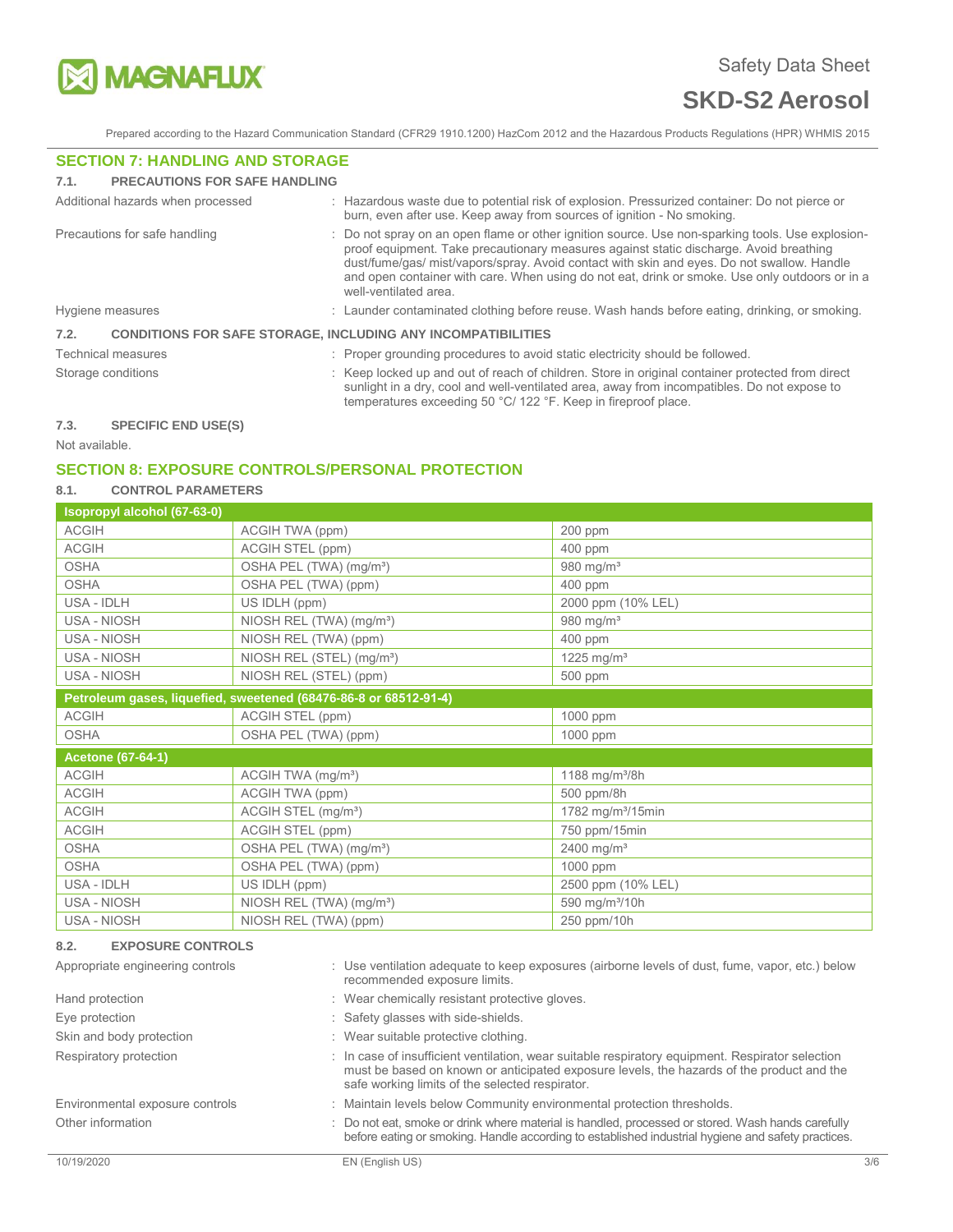

Prepared according to the Hazard Communication Standard (CFR29 1910.1200) HazCom 2012 and the Hazardous Products Regulations (HPR) WHMIS 2015

## **SECTION 9: PHYSICAL AND CHEMICAL PROPERTIES**

#### **9.1. INFORMATION ON BASIC PHYSICAL AND CHEMICAL PROPERTIES**

| <b>Physical state</b>                       | Gas/Pressurized Liquid                        |
|---------------------------------------------|-----------------------------------------------|
| Appearance                                  | No data available.                            |
| Color                                       | White                                         |
| Odor                                        | Alcohol                                       |
| Odor threshold                              | No data available                             |
| рH                                          | Neutral                                       |
| Melting point                               | No data available                             |
| Freezing point                              | No data available                             |
| Boiling point                               | : No data available                           |
| Flash point                                 | Not applicable                                |
| Relative evaporation rate (butyl acetate=1) | No data available                             |
| Flammability (solid, gas)                   | : Flammable                                   |
| <b>Explosion limits</b>                     | No data available                             |
| <b>Explosive properties</b>                 | : Pressurised container: May burst if heated. |
| Oxidizing properties                        | No data available                             |
| Vapor pressure                              | No data available                             |
| Relative density                            | No data available                             |
| Relative vapor density at 20 °C             | No data available                             |
| Solubility                                  | No data available                             |
| Partition coefficient: n-octanol/water      | No data available                             |
| Auto-ignition temperature                   | No data available                             |
| Decomposition temperature                   | No data available                             |
| Viscosity                                   | No data available                             |
| Viscosity, kinematic                        | No data available                             |
| Viscosity, dynamic                          | No data available                             |
| 9.2.<br><b>OTHER INFORMATION</b>            |                                               |
| VOC content                                 | $: 765.06$ g/l                                |
| VOC minus exempt solvents                   | 655.18 g/l                                    |
| Heat of combustion                          | 13 285 Btu/lb                                 |

## **SECTION 10: STABILITY AND REACTIVITY**

#### **10.1. REACTIVITY**

No dangerous reaction known under conditions of normal use.

#### **10.2. CHEMICAL STABILITY**

Extremely flammable aerosol. Contents under pressure. Container may explode if heated. Do not puncture. Do not burn. Extreme risk of explosion by shock, friction, fire or other sources of ignition.

#### **10.3. POSSIBILITY OF HAZARDOUS REACTIONS**

No dangerous reaction known under conditions of normal use.

## **10.4. CONDITIONS TO AVOID**

Sources of ignition. Heat. Incompatible materials.

#### **10.5. INCOMPATIBLE MATERIALS**

Strong oxidizing agents, aldehydes, halogenated hydrocarbons, halogens, strong acids.

## **10.6. HAZARDOUS DECOMPOSITION PRODUCTS**

May include, and are not limited to: oxides of carbon, oxides of nitrogen, oxides of sulfur.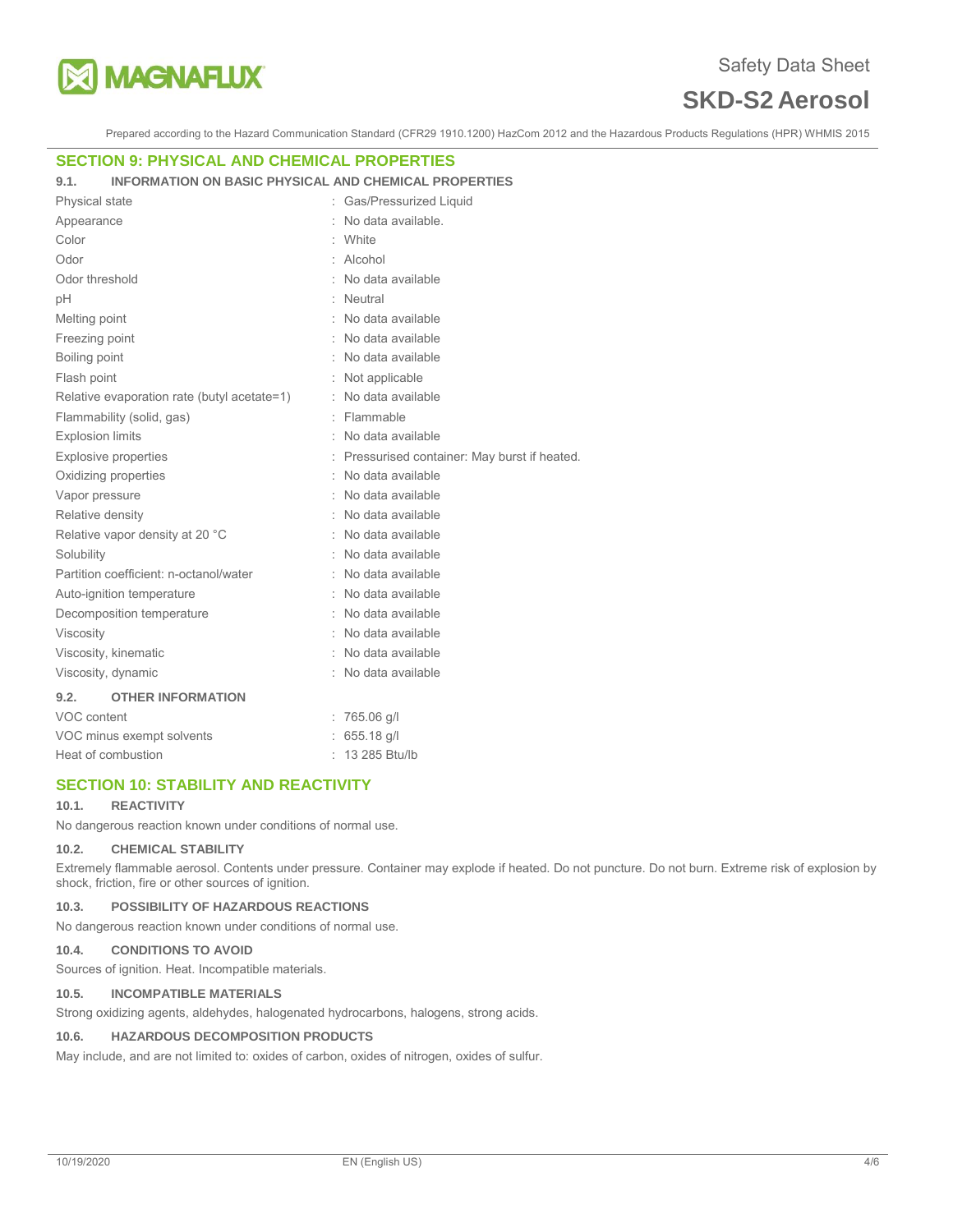

Prepared according to the Hazard Communication Standard (CFR29 1910.1200) HazCom 2012 and the Hazardous Products Regulations (HPR) WHMIS 2015

# **SECTION 11: TOXICOLOGICAL INFORMATION**

## **11.1. INFORMATION ON TOXICOLOGICAL EFFECTS**

Acute toxicity in the contract of the classified in the classified in the classified

| <b>SKD-S2 Aerosol</b>                              |                                                                                                                                                              |  |
|----------------------------------------------------|--------------------------------------------------------------------------------------------------------------------------------------------------------------|--|
| LD50 oral rat                                      | > 2000 mg/kg                                                                                                                                                 |  |
| LD50 dermal rabbit                                 | > 2000 mg/kg                                                                                                                                                 |  |
| LC50 inhalation rat                                | $> 5$ mg/l/4h                                                                                                                                                |  |
| Isopropyl alcohol (67-63-0)                        |                                                                                                                                                              |  |
| LD50 oral rat                                      | 5840 mg/kg                                                                                                                                                   |  |
| LD50 dermal rabbit                                 | > 12800 mg/kg                                                                                                                                                |  |
| LC50 inhalation rat                                | > 10000 ppm/6h                                                                                                                                               |  |
| <b>Acetone (67-64-1)</b>                           |                                                                                                                                                              |  |
| LD50 oral rat                                      | 5800 mg/kg                                                                                                                                                   |  |
| LC50 inhalation rat                                | 76 mg/l/4h (female)                                                                                                                                          |  |
| LC50 inhalation rat                                | 132 mg/l/3h (male)                                                                                                                                           |  |
| Skin corrosion/irritation                          | Based on available data, the classification criteria are not met.                                                                                            |  |
| Serious eye damage/irritation                      | Causes serious eye irritation.                                                                                                                               |  |
| Respiratory or skin sensitization                  | Based on available data, the classification criteria are not met.                                                                                            |  |
| Germ cell mutagenicity                             | Based on available data, the classification criteria are not met.                                                                                            |  |
| Carcinogenicity                                    | Based on available data, the classification criteria are not met.                                                                                            |  |
| Isopropyl alcohol (67-63-0)                        |                                                                                                                                                              |  |
| IARC group                                         | 3 - Not classifiable                                                                                                                                         |  |
| Reproductive toxicity                              | Based on available data, the classification criteria are not met.                                                                                            |  |
| Specific target organ toxicity (single exposure)   | : May cause drowsiness or dizziness.                                                                                                                         |  |
| Specific target organ toxicity (repeated exposure) | Based on available data, the classification criteria are not met.                                                                                            |  |
| Aspiration hazard                                  | Based on available data, the classification criteria are not met.                                                                                            |  |
| Symptoms/injuries after inhalation                 | May cause drowsiness or dizziness. May cause respiratory tract irritation. May displace oxygen<br>and cause rapid suffocation. May cause cardiac arrhythmia. |  |
| Symptoms/injuries after skin contact               | : May cause skin irritation. Symptoms may include redness, drying, defatting and cracking of the skin.                                                       |  |

Symptoms/injuries after eye contact : Causes serious eye irritation. Symptoms may include discomfort or pain, excess blinking and

Symptoms/injuries after ingestion : May be harmful if swallowed. May cause stomach distress, nausea or vomiting.

# **SECTION 12: ECOLOGICAL INFORMATION**

# **12.1. TOXICITY**

Ecology - general **Ecology** - general  $\cdot$  May cause long-term adverse effects in the aquatic environment.

tear production, with marked redness and swelling of the conjunctiva.

#### **12.2. PERSISTENCE AND DEGRADABILITY**

| <b>SKD-S2 Aerosol</b>                     |                                                      |
|-------------------------------------------|------------------------------------------------------|
| Persistence and degradability             | Not established.                                     |
| 12.3.<br><b>BIOACCUMULATIVE POTENTIAL</b> |                                                      |
| <b>SKD-S2 Aerosol</b>                     |                                                      |
| Bioaccumulative potential                 | Not established.                                     |
| 12.4.<br><b>MOBILITY IN SOIL</b>          |                                                      |
| No additional information available.      |                                                      |
| 12.5.<br><b>OTHER ADVERSE EFFECTS</b>     |                                                      |
| Effect on the global warming              | : No known ecological damage caused by this product. |